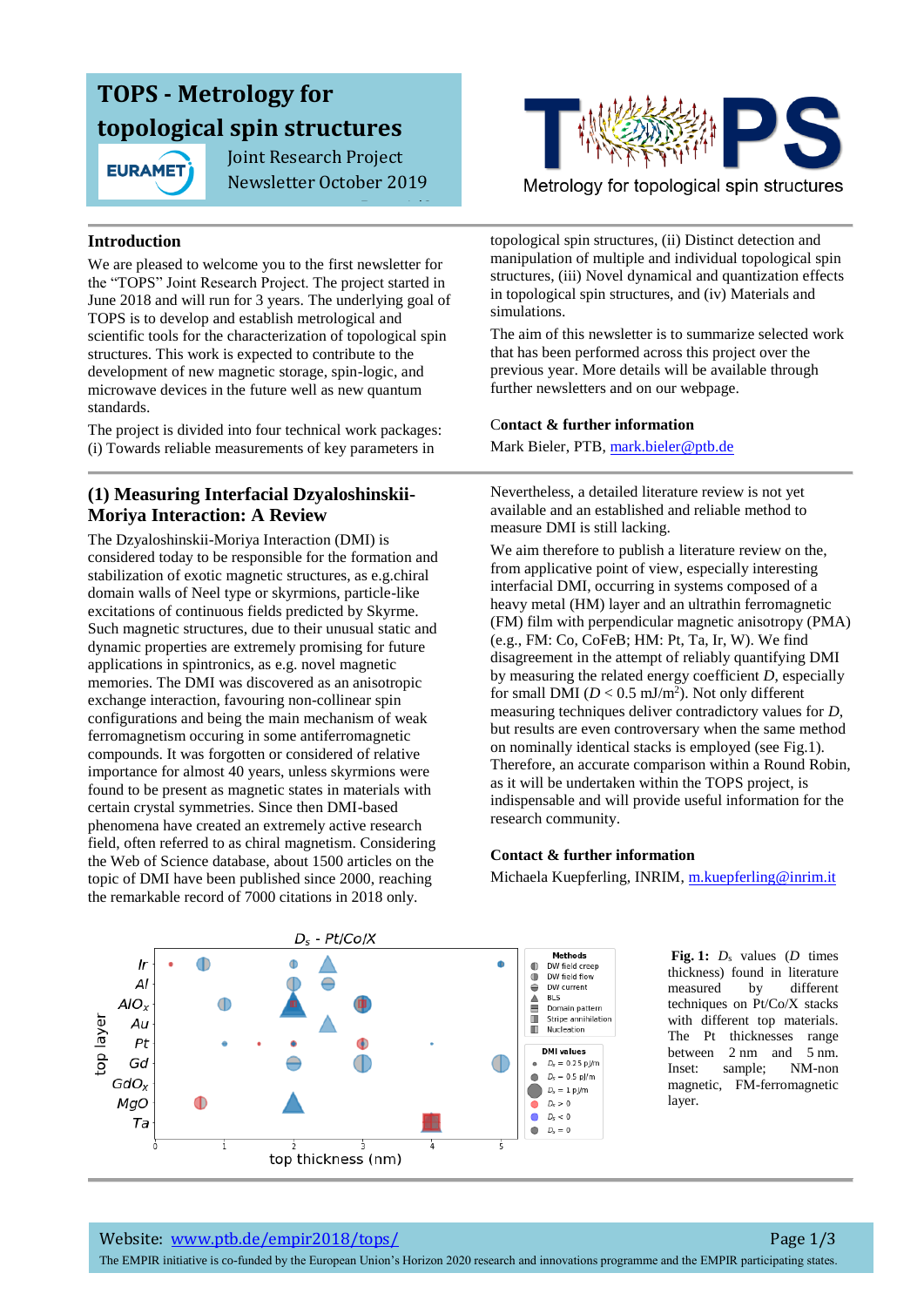# **TOPS - Metrology for topological spin structures**

**EURAMET** 

 Joint Research Project Newsletter October 2019

Page 2/3

## **(2) Manipulation of single skyrmions using local magnetic field gradients**

While completing a recent secondment project within a researcher mobility grant at NPL, Arianna Casiraghi (INRIM) together with a team of NPL scientists have been demonstrated controllable manipulation of individual skyrmions using local magnetic field gradients.

The technique implements a localised magnetic field gradient from a magnetic probe in a combination with an external magnetic field to magnetise the samples, see Fig. 2(a). By developing and applying an advanced sequence of MFM scanning, it is possible to nucleate skyrmions and perform MFM imaging without perturbing their magnetization, see Fig. 2(b). We have also demonstrated that individual skyrmions can be



Metrology for topological spin structures

controllably moved and imaged using a magnetic probe, Fig. 2(b-h). The manuscript [1] is under review in Physics Communications (NPG).

The technique is highly reproducible and is now available for all types of single skyrmion studies.

### **References**

[1] A. Casiraghi, H. Corte-Leon, M. Vafaee, F. Garcia-Sanchez, G. Durin, M. Pasquale, G. Jakob, M. Kläui, and O. Kazakova, Individual skyrmion manipulation by local magnetic field gradients [to be published].

### **Contact & further information**

Olga Kazakova, NPL, [olga.kazakova@npl.co.uk](mailto:olga.kazakova@npl.co.uk) 



**Fig.** 2: (a) Combination of probe magnetic field gradient and external field. (b) to (h), sequence of imaging and manipulation to move skyrmions up and down. (b), (d), (f), (h) magnetic force microscopy (MFM) images, (c), (e), and (g), manipulation scans in close proximity to the surface.

### **(3) Influence of DMI on the spin wave eigenmodes of magnetic nanodots magnetized either in-plane or out-of-plane**

In a recent focused review paper, the characteristics of spin waves eigenmodes in magnetic nanodots with sub-200 nm lateral dimension have been discussed, [1] considering both out-of-plane and in-plane magnetization, as well as the effect of the interfacial DMI.

For perpendicular magnetization, Fig. 3(a), the modes can be labeled using a couple of indices *(r,l),* where the radial number *r* counts the circular nodal lines and the azimuthal number *l* accounts for a phase shift of  $l \times 2\pi$  along a circular line. The plus and minus signs of *l* indicate the sense of the spin-wave (SW) propagation in the counterclockwise and clockwise directions, respectively. Interestingly, the azimuthal eigenmodes undergo a frequency splitting in presence of DMI, associated with lifting in the degeneracy eigenmodes with opposite chirality  $(l=\pm 1)$  [2]. The magnitude of the splitting increases with the DMI constant *D*, so that a measurement of the splitting amplitude enables one to quantify the value of *D*. On the other hand, radial modes experience only a slight decrease in their frequency with increasing

The EMPIR initiative is co-funded by the European Union's Horizon 2020 research and innovations programme and the EMPIR participating states.